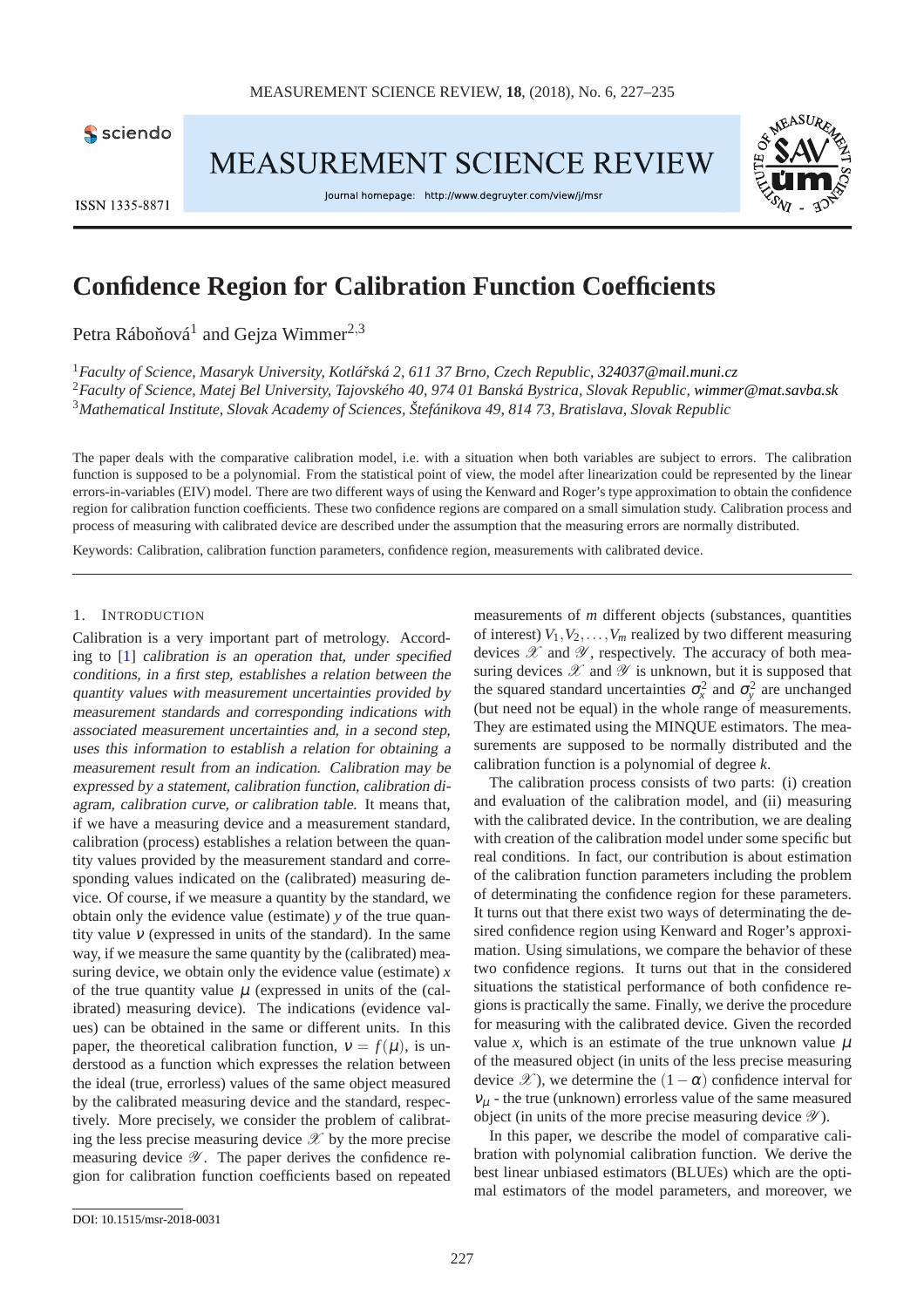also derive the approximate  $(1 - \alpha)$  confidence region for the unknown parameters, as well as for any linear function of the parameters under assumption of normally distributed measurements.

In Section 2 we describe the polynomial calibration model and derive the BLUEs of the model parameters. In Section 3 are derived methods for estimation of the unknown variances (squared uncertainties) of the measurement error. In particular, we consider the minimum norm quadratic unbiased estimator (MINQUE). In Section 4 we present detailed description of the iterative procedure for estimating the model parameters. In Section 5 and Section 6 are described two types of construction of the confidence region for the calibration function parameters based on the Kenward and Rogger's approximation. In Section 7, these two approaches are compared based on using the empirical coverage probabilities by Monte Carlo simulations. Section 8 describes the method of measurements with the calibrated device. The final conclusions and discussion is presented in Section 9.

### 2. THE CALIBRATION MODEL AND BLUES OF PARAME-TERS

We assume that we have *m* different objects (substances, quantities of interest)  $V_1, V_2, \ldots, V_m$ . Each of these objects is measured with two different measuring devices (device  $\mathscr X$  and  $\mathscr Y$ , respectively) and we repeat the measurements *n* times. It is assumed that values measured on both devices are realizations of independent normally distributed random variables.

We shall use the following notation.  $X_{i,j}$  is the *j*-th measurement of object *V*<sub>*i*</sub> with the device  $\mathscr{X}$  and  $X_{i,j} \sim N(\mu_i, \sigma_x^2)$ ,  $i = 1, 2, \dots, m$ ,  $j = 1, 2, \dots, n$ , where the mean value of  $X_{i,j}$  is  $\mu_i$  — the true errorless value of the object  $V_i$  in units of the measuring device  $\mathscr X$  and  $\sigma_x^2$  is the dispersion of  $X_{i,j}$ . Analogously,  $Y_{i,j}$  is the *j*-th measurement of object  $V_i$  with the device  $\mathscr Y$  and  $Y_{i,j} \sim N(v_i, \sigma_y^2), i = 1, 2, ..., m, j = 1, 2, ..., n$ , where the mean value of  $Y_{i,j}$  is  $V_i$  — the true errorless value of the object  $V_i$  in units of the measuring device  $\mathscr Y$  and  $\sigma_y^2$  is the dispersion of  $Y_{i,j}$ .

As mentioned above, from the statistical point of view the calibration function expresses the ideal (true, errorless) values of the measurand (the measured object, substance, or quantity) in units of the measuring instrument  $\mathscr Y$  (here the more precise measuring instrument, the standard) as a function of the true values of the measurand in units of the measuring instrument  $\mathscr X$  (here the less precise instrument, the calibrated device). In other words, the calibration function expresses the relationship between the ideal (true, errorless) values of measuring the same object (substance, quantity) by two measuring instruments  $\mathscr X$  and  $\mathscr Y$ , respectively. In our case, we assume that the calibration function is a polynomial of degree  $k$ , i.e.  $v = a_0 + a_1 \mu + a_2 \mu^2 + \cdots + a_k \mu^k$ .

Let us denote

$$
\mathbf{X}_{i} = \begin{pmatrix} X_{1,i} \\ X_{2,i} \\ \vdots \\ X_{m,i} \end{pmatrix}, i = 1, 2, \dots, n, \quad \mu = \begin{pmatrix} \mu_{1} \\ \vdots \\ \mu_{m} \end{pmatrix}
$$

and

$$
\mathbf{Y}_{i} = \begin{pmatrix} Y_{1,i} \\ Y_{2,i} \\ \vdots \\ Y_{m,i} \end{pmatrix}, i = 1, 2, \dots, n, \quad \mathbf{v} = \begin{pmatrix} v_{1} \\ v_{2} \\ \vdots \\ v_{m} \end{pmatrix}
$$

.

The model of calibration is  $(\mathbf{X}'_1, \mathbf{Y}'_1, \dots, \mathbf{X}'_n, \mathbf{Y}'_n)' \sim$ 

$$
N\left[\begin{pmatrix} \mathbf{1}_n\otimes \mathbf{I}_{2m} \end{pmatrix}\begin{pmatrix} \mu \\ \nu \end{pmatrix},\ \mathbf{I}_n\otimes \begin{pmatrix} \sigma_x^2\mathbf{I}_m & \mathbf{0} \\ \mathbf{0} & \sigma_y^2\mathbf{I}_m \end{pmatrix}\right]
$$

(⊗ means the Kronecker product) with the nonlinear constraints on parameters,  $v = a_0 \mathbf{1}_m + a_1 \mu + \cdots + a_k \mu^k$ , where  $\mathbf{1}_m$  is the  $m \times 1$  vector  $(1, 1, \ldots, 1)$ , and  $\mu^b =$  $(\mu_1^b, \ldots, \mu_m^b)'$ . Using the Taylor expansion in proper values  $\mathbf{a}_0 = (a_{00}, a_{10}, a_{20}, \dots, a_{k0})'$  and  $\mu_0^b = (\mu_{10}^b, \dots, \mu_{m0}^b)'$ , and neglecting the terms of the second and higher order, and also putting  $\delta \mu_i = \mu_i - \mu_{i0}, i = 1, 2, \ldots, m, \delta_\mu = (\delta \mu_1, \ldots, \delta \mu_m)'$ , we obtain the linear regression model with (linear) constraints on parameters (see e.g., [\[2\]](#page-8-1), [\[3\]](#page-8-2), [\[4\]](#page-8-3)),

$$
\xi = \left(\mathbf{X}'_1 - \mu'_0, \mathbf{Y}'_1, \dots, \mathbf{X}'_n - \mu'_0, \mathbf{Y}'_n\right)' \sim
$$

$$
N\left[\left(\mathbf{1}_n \otimes \mathbf{I}_{2m}\right)\left(\begin{array}{c} \delta_\mu \\ v \end{array}\right), \mathbf{I}_n \otimes \left(\begin{array}{cc} \sigma_x^2 \mathbf{I}_m & \mathbf{0} \\ \mathbf{0} & \sigma_y^2 \mathbf{I}_m \end{array}\right)\right], \qquad (1)
$$

$$
\left(\text{diag}\left(a_{10}\mathbf{1}_m + \dots + ka_{k0}\mu_0^{k-1}\right), -\mathbf{I}_m\right)\left(\begin{array}{c} \delta_\mu \\ v \end{array}\right) +
$$

$$
\left(\mathbf{1}_m, \mu_0, \dots, \mu_0^k\right)\mathbf{a} = 0 \qquad (2)
$$

<span id="page-1-0"></span>(diag  $(a_{10}1_m + \cdots + ka_{k0}\mu_0^{k-1})$  is the diagonal matrix with elements of the vector  $(a_{10}1_m + \cdots + ka_{k0}\mu_0^{k-1})$  on the diagonal and  $\mathbf{a} = (a_0, a_1, \ldots, a_k)'$ ).

If we denote

$$
\beta = (\delta'_{\mu}, v')',
$$
  
\n
$$
\mathbf{S} = \text{diag}\left(a_{10}\mathbf{1}_m + \dots + ka_{k0}\mu_0^{k-1}\right),
$$
  
\n
$$
\mathbf{B}_1 = (\mathbf{S}, -\mathbf{I}), \quad \mathbf{B}_2 = \left(\mathbf{1}_m, \mu_0, \dots, \mu_0^k\right),
$$
  
\n
$$
\Sigma = \mathbf{I}_n \otimes \begin{pmatrix} \sigma_x^2 \mathbf{I}_m & \mathbf{0} \\ \mathbf{0} & \sigma_y^2 \mathbf{I}_m \end{pmatrix}, \quad \mathbf{C}^{-1} = \frac{1}{n} \begin{pmatrix} \sigma_x^2 \mathbf{I}_m & \mathbf{0} \\ \mathbf{0} & \sigma_y^2 \mathbf{I}_m \end{pmatrix},
$$
  
\n
$$
\mathbf{A}_1 = \mathbf{A}_1 \left(\sigma_x^2, \sigma_y^2\right) = \mathbf{B}_1 \mathbf{C}^{-1} \mathbf{B}_1' = \frac{1}{n} \left(\sigma_x^2 \mathbf{S} \mathbf{S} + \sigma_y^2 \mathbf{I}\right)
$$
  
\n
$$
\overline{\mathbf{X}} = \frac{1}{n} \left(\sum_{i=1}^n X_{1,i}, \dots, \sum_{i=1}^n X_{m,i}\right)',
$$
  
\n
$$
\overline{\mathbf{Y}} = \frac{1}{n} \left(\sum_{i=1}^n Y_{1,i}, \dots, \sum_{i=1}^n Y_{m,i}\right)',
$$

then conditions [\(2\)](#page-1-0) are

$$
(\mathbf{S}, -\mathbf{I})\left(\begin{array}{c} \delta_{\mu} \\ v \end{array}\right) + \mathbf{B}_2 \mathbf{a} = \mathbf{0}, \text{ or } \mathbf{B}_1 \left(\begin{array}{c} \delta_{\mu} \\ v \end{array}\right) + \mathbf{B}_2 \mathbf{a} = \mathbf{0} \quad (3)
$$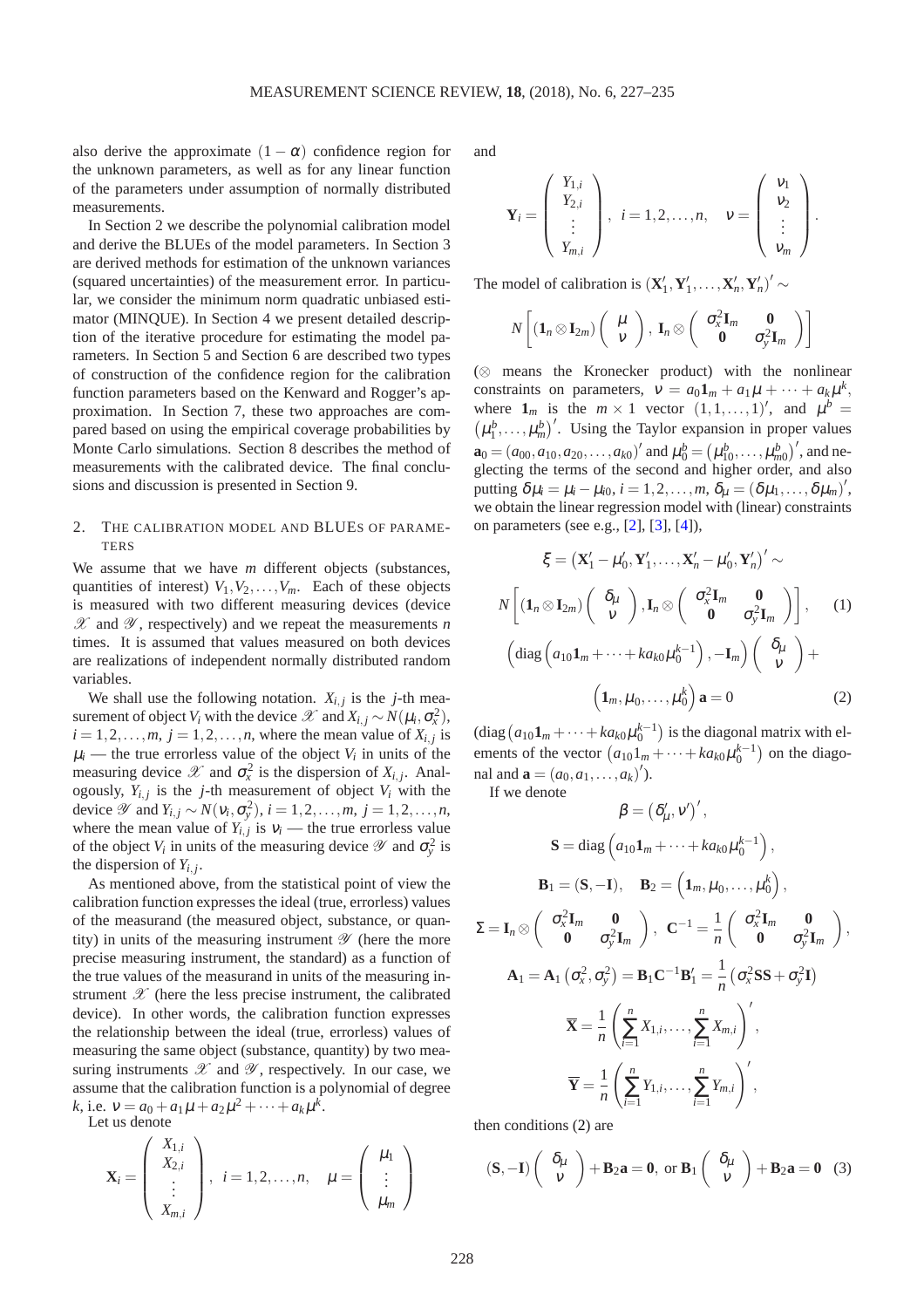and according to [\[2\]](#page-8-1), [\[3\]](#page-8-2), and [\[4\]](#page-8-3), the BLUE (best linear unbiased estimator) of vector  $(\beta', \mathbf{a}')'$  is

$$
\left(\begin{array}{cc} \widehat{\beta} \\ \widehat{\mathbf{a}} \end{array}\right) = \left(\begin{array}{cc} \mathbf{I}_{2m} - \mathbf{C}^{-1} \mathbf{B}_1' \mathbf{Q}_{11} \mathbf{B}_1 \\ -\mathbf{Q}_{21} \mathbf{B}_1 \end{array}\right) \left(\begin{array}{cc} \overline{\mathbf{X}} - \mu_0 \\ \overline{\mathbf{Y}} \end{array}\right),
$$

and the covariance matrix of  $\hat{a}$  is

$$
cov\left(\widehat{\mathbf{a}}\right)=-\mathbf{Q}_{22},
$$

where

$$
\left(\begin{array}{cc} \mathbf{B}_1\mathbf{C}^{-1}\mathbf{B}'_1 & \mathbf{B}_2 \\ \mathbf{B}'_2 & 0 \end{array}\right)^{-1} = \left(\begin{array}{cc} \mathbf{Q}_{11} & \mathbf{Q}_{12} \\ \mathbf{Q}_{21} & \mathbf{Q}_{22} \end{array}\right).
$$

After a short calculation we finally have (see e.g., [\[5\]](#page-8-4))

<span id="page-2-0"></span>
$$
\widehat{\mu} = \overline{\mathbf{X}} - \frac{\sigma_x^2}{n} \mathbf{SQ}_{11} \left( \mathbf{S} \left( \overline{\mathbf{X}} - \mu_0 \right) - \overline{\mathbf{Y}} \right),\tag{4}
$$

<span id="page-2-1"></span>
$$
\widehat{\mathbf{v}} = \overline{\mathbf{Y}} + \frac{\sigma_{y}^{2}}{n} \mathbf{Q}_{11} \left( \mathbf{S} \left( \overline{\mathbf{X}} - \mu_{0} \right) - \overline{\mathbf{Y}} \right), \tag{5}
$$

<span id="page-2-2"></span>
$$
\widehat{\mathbf{a}} = (\widehat{a}_0, \dots, \widehat{a}_k)' = -\mathbf{Q}_{21} \mathbf{B}_1 \left( \begin{array}{c} \overline{\mathbf{X}} - \mu_0 \\ \overline{\mathbf{Y}} \end{array} \right) \tag{6}
$$

and

$$
cov(\widehat{\mathbf{a}}) = -\mathbf{Q}_{22} = \left(\mathbf{B}'_2\mathbf{A}_1^{-1}\mathbf{B}_2\right)^{-1}.
$$
 (7)

We only note that

$$
\begin{pmatrix} \overline{\mathbf{X}} - \mu_0 \\ \overline{\mathbf{Y}} \end{pmatrix} \sim N \left( \begin{pmatrix} \delta_{\mu} \\ \nu \end{pmatrix}, \mathbf{C}^{-1} \right). \tag{8}
$$

# 3. MINQUE ESTIMATORS OF  $\sigma_x^2$  and  $\sigma_y^2$

According to [\[4\]](#page-8-3), [\[5\]](#page-8-4), and [\[6\]](#page-8-5), it can be shown that the MINQUE (minimum norm quadratic unbiased estimator) of the variance components  $\sigma_x^2$  and  $\sigma_y^2$  (locally at some appropriate values  $\sigma_{x0}^2$ ,  $\sigma_{y0}^2$ ) is

$$
\left(\begin{array}{c} \widehat{\sigma}_{x}^{2} \\ \widehat{\sigma}_{y}^{2} \end{array}\right) = \mathbf{S}_{(M_{L}\Sigma_{0}M_{L})^{+}}^{-1}\mathbf{F}
$$

where

$$
\mathbf{F} = \left( \begin{array}{c} \frac{1}{\sigma_{\text{sd}}^4} \left[ \sum_{j=1}^n (X_j - \overline{X})' (X_j - \overline{X}) + n (\overline{X} - \widehat{\mu})' (\overline{X} - \widehat{\mu}) \right] \\ \frac{1}{\sigma_{\text{yd}}^4} \left[ \sum_{j=1}^n (Y_j - \overline{Y})' (Y_j - \overline{Y}) + n (\overline{Y} - \widehat{\nu})' (\overline{Y} - \widehat{\nu}) \right] \end{array} \right),
$$

$$
\mathbf{S}_{(M_L\Sigma_0M_L)^+}=
$$

$$
\begin{pmatrix}\n\frac{(n-1)m}{\sigma_{x0}^4} + \frac{1}{n^2} tr(SQ_{11}SSQ_{11}S) & \frac{1}{n^2} tr(Q_{11}SSQ_{11}) \\
\frac{1}{n^2} tr(Q_{11}SSQ_{11}) & \frac{(n-1)m}{\sigma_{y0}^4} + \frac{1}{n^2} tr(Q_{11}Q_{11})\n\end{pmatrix}.
$$

<span id="page-2-4"></span>The covariance matrix of 
$$
\begin{pmatrix} \hat{\sigma}_x^2 \\ \hat{\sigma}_y^2 \end{pmatrix}
$$
 is  
\n
$$
\mathbf{W} (\sigma_{x0}^2, \sigma_{y0}^2) = 2\mathbf{S}_{(M_L\Sigma_0M_L)^+}^{-1}.
$$
\n(9)

#### 4. ITERATIVE PROCEDURE FOR ESTIMATING PARAME-TERS

To estimate the desired parameters of the calibration function, we apply results described in Section 2 and 3.

1. We compute the initial (appropriate) values of parameters  $\sigma_x^2$  and  $\sigma_y^2$  as (realizations of the following random variables)

$$
\sigma_{x0}^2 = \frac{1}{mn} \sum_{i=1}^m \sum_{j=1}^n \left( X_{i,j} - \frac{1}{n} \sum_{s=1}^n X_{i,s} \right)^2,
$$
  

$$
\sigma_{y0}^2 = \frac{1}{mn} \sum_{i=1}^m \sum_{j=1}^n \left( Y_{i,j} - \frac{1}{n} \sum_{s=1}^n Y_{i,s} \right)^2,
$$

then we compute the initial values  $\mu_0$  as (realization of the random vector)

$$
\mu_0 = \overline{\mathbf{X}},
$$

and the vector  $a_0$  as (realization of the random vector)

$$
\mathbf{a}_0 = \left(\mathbf{B}_2'\mathbf{B}_2\right)^{-1}\mathbf{B}_2'\overline{\mathbf{Y}}.
$$

2. As in Section 2, we obtain the estimators  $\hat{\mu}$  and  $\hat{\nu}$  from [\(4\)](#page-2-0) and [\(5\)](#page-2-1), the estimator  $\hat{a}$  from [\(6\)](#page-2-2), where

$$
Q_{11} = (B_1 C^{-1} B_1')^{-1} - (B_1 C^{-1} B_1')^{-1} B_2 \times
$$

$$
(B_2' (B_1 C^{-1} B_1')^{-1} B_2)^{-1} B_2' (B_1 C^{-1} B_1')^{-1},
$$

$$
Q_{12} = (B_1 C^{-1} B_1')^{-1} B_2 (B_2' (B_1 C^{-1} B_1')^{-1} B_2)^{-1},
$$

$$
Q_{21} = Q_{12}'.
$$

- 3. We put the realization of  $\hat{a}$  (i.e. the estimate) as the initial value  $\mathbf{a}_0 = (a_{00}, a_{10}, \dots, a_{k0})'$  and calculate the estimators  $\hat{\sigma}_x^2$ ,  $\hat{\sigma}_y^2$  by the procedure described in Section 3. Thus, we obtain the (approximate) BLUE of  $\mu$ ,  $\nu$ , **a** together with the covariance matrix  $cov(\hat{\mathbf{a}})$ .
- 4. We put the realizations of  $\hat{\sigma}_x^2$ ,  $\hat{\sigma}_y^2$  (the estimates) as the values  $\sigma_{x0}^2$  and  $\sigma_{x0}^2$ , respectively, subsequently we put the realization of  $\hat{\mu}$  (i.e. the estimate) as the initial value  $\mu_0$ and return to step 2. We have refined the estimates.

We continue with this iteration process (steps 2, 3, and 4) till the subsequent estimates are sufficiently accurate. According to our opinion 4-7 iteration steps are needed.

The MATLAB codes created for this iterative procedure are available on the website<sup>[1](#page-2-3)</sup>.

<span id="page-2-3"></span><sup>1</sup>*[http://www.math.muni.cz/](http://www.math.muni.cz/~xsirucko/programy/kr.rar)*∼*xsirucko/programy/kr.rar*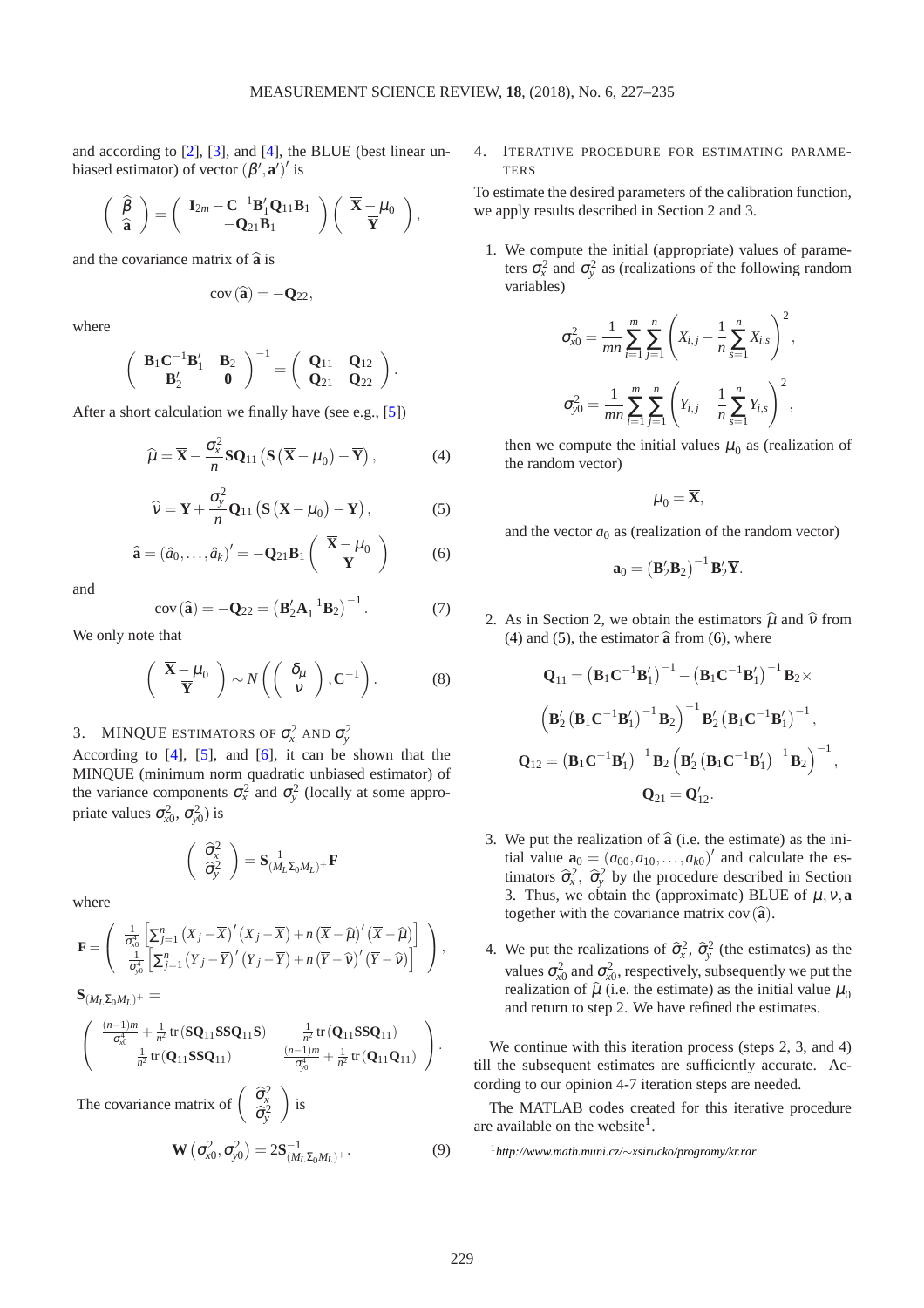−

### 5. TYPE 1 CONFIDENCE REGION FOR THE CALIBRATION FUNCTION PARAMETERS

For the final estimator of **a**, obtained in [\(6\)](#page-2-2), it holds

$$
\widehat{\mathbf{a}} \sim N\left(\mathbf{a}, \left(\mathbf{B}'_2\mathbf{A}_1^{-1}\mathbf{B}_2\right)^{-1}\right).
$$

In notation of Appendix 1 we have

$$
\mathbf{X}=\mathbf{I},\quad \mathbf{V}\left(\sigma_{x}^{2},\sigma_{y}^{2}\right)=\left(\mathbf{B}_{2}^{\prime}\mathbf{A}_{1}^{-1}\mathbf{B}_{2}\right)^{-1},
$$

$$
\sigma_1^2 = \sigma_x^2, \quad \sigma_2^2 = \sigma_y^2, \quad \widehat{\sigma}_1^2 = \sigma_{x0}^2, \quad \widehat{\sigma}_2^2 = \sigma_{y0}^2
$$

 $(\sigma_{x0}^2$  and  $\sigma_{y0}^2$  are from Section 4, point 4). So,

$$
^{(1)}\mathbf{P}_1 = -\frac{1}{n}\mathbf{B}_2'\mathbf{A}_1^{-1} \left(\sigma_{x0}^2, \sigma_{y0}^2\right) \mathbf{S}^2 \mathbf{A}_1^{-1} \left(\sigma_{x0}^2, \sigma_{y0}^2\right) \mathbf{B}_2,
$$
  

$$
^{(1)}\mathbf{P}_2 = -\frac{1}{n}\mathbf{B}_2'\mathbf{A}_1^{-2} \left(\sigma_{x0}^2, \sigma_{y0}^2\right) \mathbf{B}_2.
$$

Similarly,

$$
{}^{(1)}\mathbf{U}_{1,1} = \frac{1}{n^2} \mathbf{B}'_2 \mathbf{A}_1^{-1} \mathbf{S}^2 \mathbf{A}_1^{-1} \mathbf{B}_2 \left( \mathbf{B}'_2 \mathbf{A}_1^{-1} \mathbf{B}_2 \right)^{-1} \mathbf{B}'_2 \mathbf{A}_1^{-1} \mathbf{S}^2 \mathbf{A}_1^{-1} \mathbf{B}_2,
$$

$$
{}^{(1)}\mathbf{U}_{1,2} = \frac{1}{n^2} \mathbf{B}'_2 \mathbf{A}_1^{-1} \mathbf{S}^2 \mathbf{A}_1^{-1} \mathbf{B}_2 \left( \mathbf{B}'_2 \mathbf{A}_1^{-1} \mathbf{B}_2 \right)^{-1} \mathbf{B}'_2 \mathbf{A}_1^{-2} \mathbf{B}_2,
$$
  

$$
{}^{(1)}\mathbf{U}_{2,1} = {}^{(1)}\mathbf{U}'_{1,2},
$$

$$
{}^{(1)}\mathbf{U}_{2,2} = \frac{1}{n^2} \mathbf{B}'_2 \mathbf{A}_1^{-2} \mathbf{B}_2 \left( \mathbf{B}'_2 \mathbf{A}_1^{-1} \mathbf{B}_2 \right)^{-1} \mathbf{B}'_2 \mathbf{A}_1^{-2} \mathbf{B}_2,
$$

$$
^{(1)}\mathbf{R}_{1,1} = \frac{2}{n^2} \left[ \mathbf{B}'_2 \mathbf{A}_1^{-1} \mathbf{S}^2 \mathbf{A}_1^{-1} \mathbf{B}_2 \left( \mathbf{B}'_2 \mathbf{A}_1^{-1} \mathbf{B}_2 \right)^{-1} \mathbf{B}'_2 \mathbf{A}_1^{-1} \mathbf{S}^2 \mathbf{A}_1^{-1} \mathbf{B}_2 \right]
$$

 $-\mathbf{B}'_2\mathbf{A}_1^{-1}\mathbf{S}^2\mathbf{A}_1^{-1}\mathbf{S}^2\mathbf{A}_1^{-1}\mathbf{B}_2$ ,

$$
{}^{(1)}\mathbf{R}_{1,2} = \frac{1}{n^2} \left[ \mathbf{B}_2' \mathbf{A}_1^{-2} \mathbf{B}_2 \left( \mathbf{B}_2' \mathbf{A}_1^{-1} \mathbf{B}_2 \right)^{-1} \mathbf{B}_2' \mathbf{A}_1^{-1} \mathbf{S}^2 \mathbf{A}_1^{-1} \mathbf{B}_2 - \right.
$$

$$
- \mathbf{B}_2' \mathbf{A}_1^{-2} \mathbf{S}^2 \mathbf{A}_1^{-1} \mathbf{B}_2 - \mathbf{B}_2' \mathbf{A}_1^{-1} \mathbf{S}^2 \mathbf{A}_1^{-2} \mathbf{B}_2 +
$$

$$
+ \mathbf{B}_2' \mathbf{A}_1^{-1} \mathbf{S}^2 \mathbf{A}_1^{-1} \mathbf{B}_2 \left( \mathbf{B}_2' \mathbf{A}_1^{-1} \mathbf{B}_2 \right)^{-1} \mathbf{B}_2' \mathbf{A}_1^{-2} \mathbf{B}_2 \right],
$$

$$
{}^{(1)}\mathbf{R}_{2,2} = \frac{2}{n^2} \left[ \mathbf{B}_2' \mathbf{A}_1^{-2} \mathbf{B}_2 \left( \mathbf{B}_2' \mathbf{A}_1^{-1} \mathbf{B}_2 \right)^{-1} \mathbf{B}_2' \mathbf{A}_1^{-2} \mathbf{B}_2 - \mathbf{B}_2' \mathbf{A}_1^{-3} \mathbf{B}_2 \right].
$$

In the notation of Appendix 1 we have

$$
\Phi\left(\sigma_x^2, \sigma_y^2\right) = \left(\mathbf{B}_2'\mathbf{A}_1^{-1}\mathbf{B}_2\right)^{-1}
$$

 $^{(1)}\hat{\Phi}_A = \Phi(\sigma_{x0}^2, \sigma_{y0}^2) +$ 

and

$$
+2\Phi\left(\sigma_{x0}^{2},\sigma_{y0}^{2}\right)\left\{\sum_{i=1}^{2}\sum_{j=1}^{2}\{\mathbf{W}\}_{i,j}\left(\begin{array}{c} (1)\mathbf{U}_{i,j}-\\(1)\mathbf{P}_{i}\Phi(\sigma_{x0}^{2},\sigma_{y0}^{2})\end{array}\right.\right.
$$

$$
(1)\mathbf{P}_{i}\Phi(\sigma_{x0}^{2},\sigma_{y0}^{2})\left(\begin{array}{c} (1)\mathbf{P}_{j}-\frac{1}{4}\end{array}\right.\left.\begin{array}{c} (1)\mathbf{R}_{i,j}\end{array}\right\}\Phi\left(\sigma_{x0}^{2},\sigma_{y0}^{2}\right), \quad (10)
$$

where  $\{W\}_{i,j}$  is the  $(i, j)$ -th element of the matrix  $\mathbf{W}(\sigma_{x0}^2, \sigma_{y0}^2)$  given in [\(9\)](#page-2-4).

According to Appendix 1 we compute  $(1)_{A_1}$ ,  $(1)_{A_2}$ ,  $(1)_{g_3}$ (1)*B*, (1)<sub>*c*1</sub>, (1)<sub>*c*2</sub>, (1)<sub>*c*3</sub>, (1)<sub>*p*</sub>, (1)<sub>*u*</sub>, and (1) $\lambda$ . The (1 -  $\alpha$ ) confidence region for vector **a** using the Kenward and Roger's method is

<span id="page-3-1"></span>
$$
^{(1)}\mathscr{C}_{(1-\alpha)} = \left\{ \mathbf{a} : \begin{array}{ll} \left(\mathbf{\hat{a}} - \mathbf{a}\right)^{\prime} \left(1\right) \widehat{\Phi}_{A}^{-1} \left(\mathbf{\hat{a}} - \mathbf{a}\right) \leq \end{array} \right. \\
 \left. \frac{k+1}{\left(1\right)\lambda} F_{k+1, \left(1\right)\mu} (1-\alpha) \right\}, \tag{11}
$$

where  $F_{k+1,(1)u}(1-\alpha)$  is the  $(1-\alpha)$  quantile of the Fisher-Snedecor *F* distribution with  $k+1$  and  $(1)$ *u* degrees of freedom.

If inferences are made about a linear combination **l** ′**a** of the elements of **a**, then again according to Appendix 1 we calculate  $^{(l,1)}A$ ,  $^{(l,1)}B$ ,  $^{(l,1)}c_1$ ,  $^{(l,1)}c_2$ ,  $^{(l,1)}c_3$ ,  $^{(l,1)}\rho$ ,  $^{(l,1)}u$ , and  $^{(l,1)}\lambda$ .

The  $(1 - \alpha)$  confidence region for **l'a** using the Kenward and Roger's method is

$$
^{(l,1)}\mathscr{C}_{(1-\alpha)} = \left\{ \mathbf{I}'\mathbf{a}: \begin{array}{c} (l,1)_{\lambda} \left(\mathbf{I}'\widehat{\mathbf{a}} - \mathbf{I}'\mathbf{a}\right) \left(\mathbf{I}' \stackrel{(1)}{\widehat{\mathbf{a}}}_{A}\mathbf{I}\right)^{-1} \left(\mathbf{I}'\widehat{\mathbf{a}} - \mathbf{I}'\mathbf{a}\right) \leq \\ F_{1,(l,1)_u}(1-\alpha) \right\} . \end{array} \tag{12}
$$

A special case is determination of the  $(1 - \alpha)$  confidence interval for the value  $a_0 + a_1\mu_x + a_2\mu_x^2 + \cdots + a_k\mu_x^k$  for a known value  $\mu_x$ . In that case is  $\mathbf{l} = \mathbf{l}_x = (1, \mu_x, \dots, \mu_x^k)'$  and according to [\(12\)](#page-3-0)

<span id="page-3-0"></span>
$$
P\left(\left(\mathbf{l}'_{x}\hat{\mathbf{a}}-\mathbf{l}'_{x}\mathbf{a}\right)^{2}\left(\mathbf{l}'_{x}^{(1)}\hat{\Phi}_{A}\mathbf{l}_{x}\right)^{-1}\leq\right.
$$

$$
\frac{1}{(l,1)\lambda}F_{1,(l,1)u}(1-\alpha)\right),\qquad(13)
$$

i.e.

$$
P\left(\mathbf{I}_{x}^{\prime}\widehat{\mathbf{a}}-t_{(l,1)_{u}}(1-\alpha/2)\sqrt{\frac{\mathbf{I}_{x}^{\prime}(1)\widehat{\Phi}_{A}\mathbf{I}_{x}}{(l,1)\lambda}}\leq\mathbf{I}_{x}^{\prime}\mathbf{a}\leq
$$
  

$$
\mathbf{I}_{x}^{\prime}\widehat{\mathbf{a}}+t_{(l,1)_{u}}(1-\alpha/2)\sqrt{\frac{\mathbf{I}_{x}^{\prime}(1)\widehat{\Phi}_{A}\mathbf{I}_{x}}{(l,1)\lambda}}\right)=1-\alpha,
$$
 (14)

<span id="page-3-2"></span>where  $t_{(l,1)u}(1-\frac{\alpha}{2})$  is the  $\left(1-\frac{\alpha}{2}\right)$  quantile of Student *t* distribution with  $(l,1)$ *u* degrees of freedom.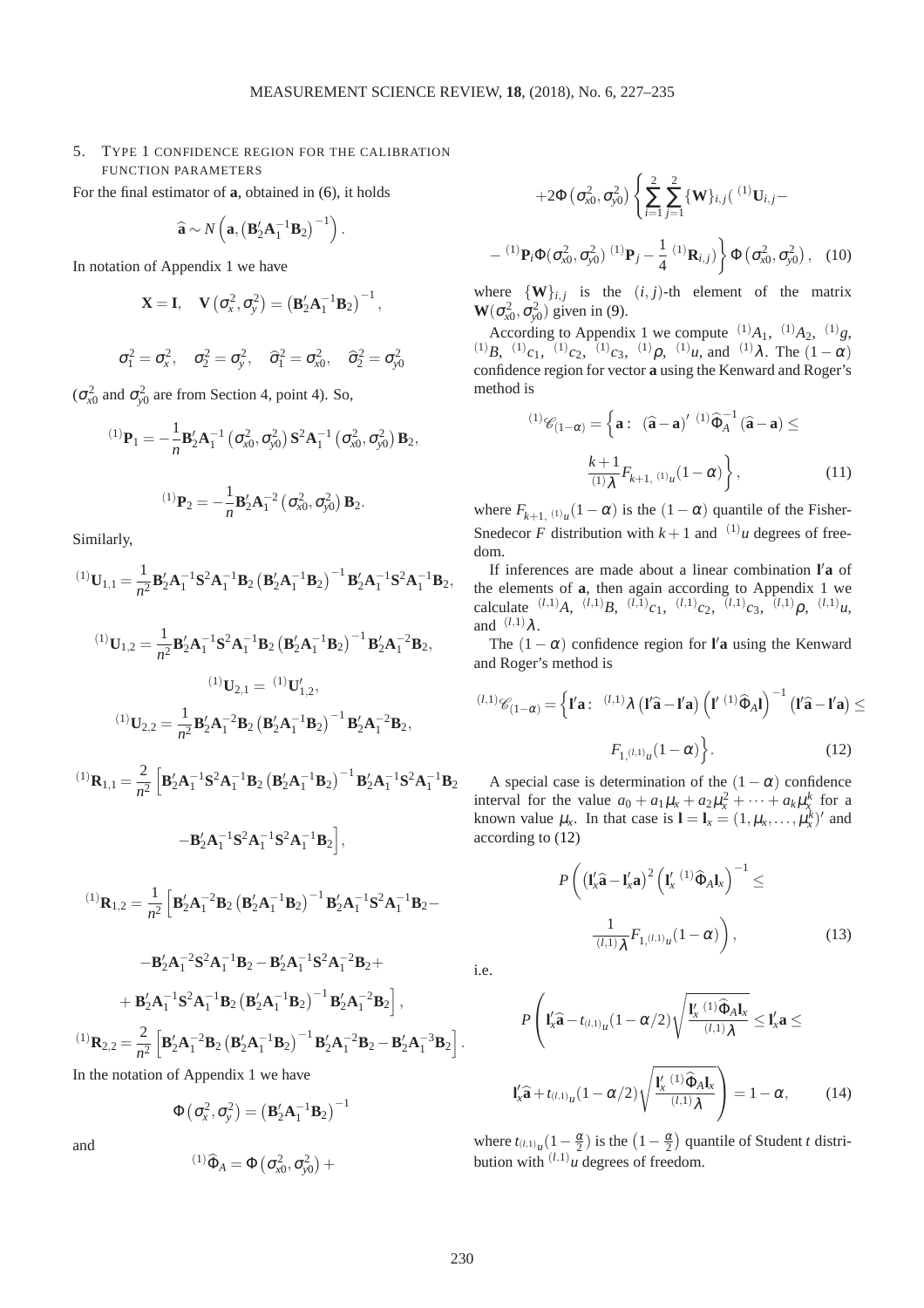#### 6. TYPE 2 CONFIDENCE REGION FOR THE CALIBRATION FUNCTION PARAMETERS

Let us consider the random vector

<span id="page-4-0"></span>
$$
\eta = -\mathbf{S}\left(\overline{\mathbf{X}} - \mu_0\right) + \overline{\mathbf{Y}} = -\mathbf{B}_1 \left(\begin{array}{c} \overline{\mathbf{X}} - \mu_0 \\ \overline{\mathbf{Y}} \end{array}\right). \tag{15}
$$

The mean value of [\(15\)](#page-4-0) is

$$
\mathscr{E}(\eta) = -\mathbf{S}(\mu - \mu_0) + \mathbf{I}v = -\mathbf{B}_1 \left( \begin{array}{c} \delta_{\mu} \\ v \end{array} \right) = \mathbf{B}_2 \mathbf{a}
$$

(from condition  $(2)$ ) and the covariance matrix of  $(15)$  is

$$
cov(\boldsymbol{\eta}) = \mathbf{B}_1 \mathbf{C}^{-1} \mathbf{B}'_1 = \mathbf{A}_1(\sigma_x^2, \sigma_y^2) = \frac{1}{n} (\sigma_x^2 \mathbf{S} \mathbf{S} + \sigma_y^2 \mathbf{I}).
$$

So, for the random vector  $\eta$  holds

$$
\eta \sim N(\mathbf{B}_2\mathbf{a},\mathbf{A}_1).
$$

In the notation of Appendix 1, in this section we have

$$
\mathbf{X} = \mathbf{B}_2, \quad \mathbf{V}(\sigma_x^2, \sigma_y^2) = \mathbf{A}_1,
$$
  

$$
\sigma_1^2 = \sigma_x^2, \quad \sigma_2^2 = \sigma_y^2, \quad \widehat{\sigma}_1^2 = \sigma_{x0}^2, \quad \widehat{\sigma}_2^2 = \sigma_{y0}^2,
$$

 $(\sigma_{x0}^2$  and  $\sigma_{y0}^2$  are from Section 4, point 4). The REML (restricted maximum likelihood) estimator of **a** is the generalized least squares estimator

$$
\widehat{\mathbf{a}} = \Phi(\sigma_1^2, \sigma_2^2) \mathbf{B}_2' \mathbf{A}_1^{-1}(\sigma_1^2, \sigma_2^2) \eta
$$

with

$$
\Phi\left(\sigma_1^2,\sigma_2^2\right)=\left(\textbf{B}_2'\textbf{A}_1^{-1}(\sigma_1^2,\sigma_2^2)\textbf{B}_2\right)^{-1}
$$

.

The adjusted estimator for small sample covariance matrix of <sup>b</sup>**<sup>a</sup>** recommended by Kenward and Roger [\[7\]](#page-8-6) is

$$
^{(2)}\hat{\Phi}_{A} = \Phi\left(\sigma_{x0}^{2}, \sigma_{y0}^{2}\right) +
$$

$$
+2\Phi\left(\sigma_{x0}^{2}, \sigma_{y0}^{2}\right) \left\{\sum_{i=1}^{2} \sum_{j=1}^{2} \{W\}_{i,j} \left(\right.^{(2)}\mathbf{U}_{i,j} -
$$

$$
^{(2)}\mathbf{P}_{i}\Phi(\sigma_{x0}^{2}, \sigma_{y0}^{2}) \left(\right.^{(2)}\mathbf{P}_{j} - \frac{1}{4} \left(\right)^{2}\mathbf{R}_{i,j}\right) \right\} \Phi(\sigma_{x0}^{2}, \sigma_{y0}^{2}), \quad (16)
$$

where

−

$$
{}^{(2)}\mathbf{P}_1 = {}^{(1)}\mathbf{P}_1, \quad {}^{(2)}\mathbf{P}_2 = {}^{(1)}\mathbf{P}_2,
$$
  
\n
$$
{}^{(2)}\mathbf{U}_{1,1} = \frac{1}{n^2} \mathbf{B}_2' \mathbf{A}_1^{-1} \mathbf{S}^2 \mathbf{A}_1^{-1} \mathbf{S}^2 \mathbf{A}_1^{-1} \mathbf{B}_2,
$$
  
\n
$$
{}^{(2)}\mathbf{U}_{1,2} = \frac{1}{n^2} \mathbf{B}_2' \mathbf{A}_1^{-1} \mathbf{S}^2 \mathbf{A}_1^{-2} \mathbf{B}_2,
$$
  
\n
$$
{}^{(2)}\mathbf{U}_{2,1} = {}^{(2)}\mathbf{U}'_{1,2},
$$
  
\n
$$
{}^{(2)}\mathbf{U}_{2,2} = \frac{1}{n^2} \mathbf{B}_2' \mathbf{A}_1^{-3} \mathbf{B}_2,
$$
  
\n
$$
{}^{(2)}\mathbf{R}_{1,1} = {}^{(2)}\mathbf{R}_{1,2} = {}^{(2)}\mathbf{R}_{2,1} = {}^{(2)}\mathbf{R}_{2,2} = \mathbf{0}.
$$

According to Appendix 1 (analogously as in Section 5) we compute  $^{(2)}A_1$ ,  $^{(2)}A_2$ ,  $^{(2)}g$ ,  $^{(2)}B$ ,  $^{(2)}c_1$ ,  $^{(2)}c_2$ ,  $^{(2)}c_3$ ,  $^{(2)}\rho$ ,  $(2)$  $\mu$ , and  $(2)$  $\lambda$ .

The  $(1 - \alpha)$  confidence region for vector **a** using the Kenward and Roger's method is now

<span id="page-4-1"></span>
$$
^{(2)}\mathscr{C}_{(1-\alpha)} = \left\{ \mathbf{a}: \begin{array}{ll} (\widehat{\mathbf{a}} - \mathbf{a})' \stackrel{(2)}{\widehat{\Phi}_A}^{-1} (\widehat{\mathbf{a}} - \mathbf{a}) \leq \end{array} \right. \\
\left. \frac{k+1}{(2)\lambda} F_{k+1, (2)_{\mathcal{U}}} (1-\alpha) \right\}.
$$
\n(17)

If inferences are made about the linear combination **l** ′**a** of the elements of **a**, then again according to Appendix 1 we calculate  $(1,2)A$ ,  $(1,2)B$ ,  $(1,2)C_1$ ,  $(1,2)C_2$ ,  $(1,2)C_3$ ,  $(1,2)D$ ,  $(1,2)U$ , and  $(l,2)$ λ.

The  $(1 - \alpha)$  confidence region for **l'a** using the Kenward and Roger's method is now

$$
^{(l,2)}\mathscr{C}_{(1-\alpha)} = \left\{ \mathbf{I}'\mathbf{a} : {}^{(l,2)}\lambda (\mathbf{I}'\hat{\mathbf{a}} - \mathbf{I}'\mathbf{a}) \left( \mathbf{I}' {}^{(2)}\hat{\Phi}_A \mathbf{I} \right)^{-1} (\mathbf{I}'\hat{\mathbf{a}} - \mathbf{I}'\mathbf{a}) \le
$$

$$
F_{1,(l,2)_\mathcal{U}}(1-\alpha) \right\}.
$$
 (18)

So for the value  $a_0 + a_1\mu + a_2\mu^2 + \cdots + a_k\mu^k = I'_\mu$ **a**  $(I_\mu =$  $(1, \mu, \ldots, \mu^k)'$  for a known value  $\mu$  is

$$
P\left(\mathbf{I}_{\mu}^{\prime}\widehat{\mathbf{a}}-t_{(l,2)_{\mu}}(1-\alpha/2)\sqrt{\frac{\mathbf{I}_{\mu}^{\prime}(2)\widehat{\Phi}_{A}\mathbf{I}_{\mu}}{(l,2)\lambda}}\leq\mathbf{I}_{\mu}^{\prime}\mathbf{a}\leq\mathbf{I}_{\mu}^{\prime}\widehat{\mathbf{a}}+t_{(l,2)_{\mu}}(1-\alpha/2)\sqrt{\frac{\mathbf{I}_{\mu}^{\prime}(2)\widehat{\Phi}_{A}\mathbf{I}_{\mu}}{(l,2)\lambda}}\right)=1-\alpha.
$$
 (19)

<span id="page-4-3"></span>The process of determinating the parameters of the calibration function (the parameter estimation) together with determinating the confidence region for the parameters (and also the confidence region for the whole calibration function) is described as *calibrating the measuring device*.

#### 7. COMPARISON OF TYPE 1 AND TYPE 2 CONFIDENCE REGIONS USING SIMULATIONS

There are two different possibilities to construct the (approximative)  $(1 - \alpha)$  confidence region for the calibration function parameters  $a_0, a_1, \ldots, a_k$ , namely [\(11\)](#page-3-1) (derived in Section 5) and [\(17\)](#page-4-1) (derived in Section 6). To compare their statistical performances, we carried out a (small) simulation study.

For various parameter sets of the calibration function (polynomial of degree 2, 3, and 4), we realized 10000 repeated measurements of the calibration function and investigated the percentage of the empirical coverage of the true parameters by the  $(1 - \alpha)$  confidence region [\(11\)](#page-3-1) (labeled KR1) and by the  $(1 - \alpha)$  confidence region [\(17\)](#page-4-1) (labeled KR2). Here,  $\alpha$ was in all cases 0.05. Sample results are recorded in Appendix 2. Other simulation results can be found on the web-site<sup>[2](#page-4-2)</sup>. From the presented simulations it is evident that the performance of both confidence regions [\(11\)](#page-3-1) and [\(17\)](#page-4-1) is practically the same.

<span id="page-4-2"></span><sup>2</sup>*http://www.math.muni.cz/*∼*[xsirucko/programy/simulations.pdf](http://www.math.muni.cz/~xsirucko/programy/simulations.pdf)*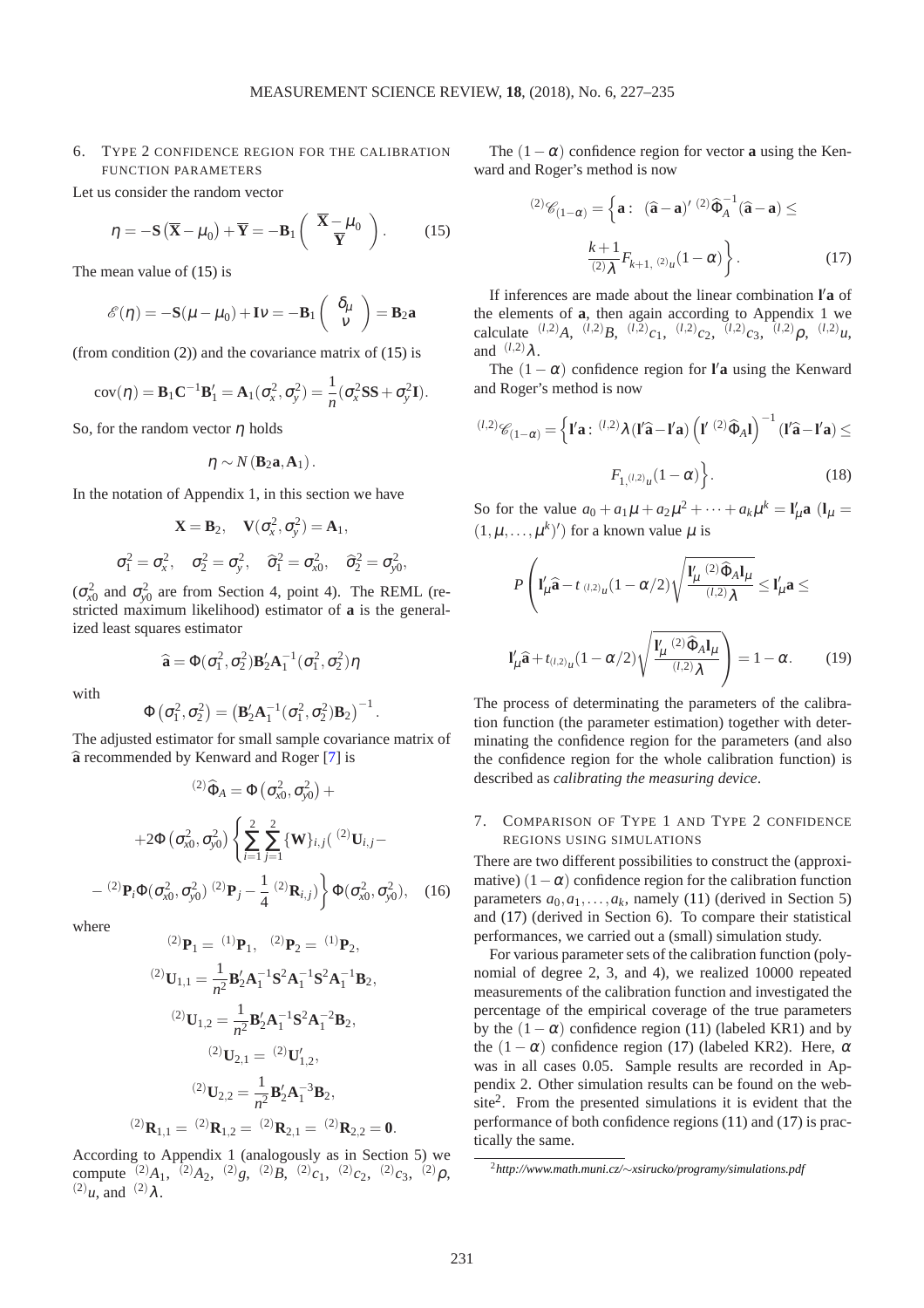#### 8. MEASUREMENTS WITH THE CALIBRATED DEVICE

Let us assume that by the measuring device  $\mathscr X$  (the less precise measuring device, the calibrated measuring device) we have recorded an errorless value  $\mu$ . We want to determine the (approximate)  $(1 - \alpha)$  confidence interval for the value  $v_{\mu} = a_0 + a_1 \mu + a_2 \mu^2 + \dots + a_k \mu^k$ , i.e. the  $(1 - \alpha)$  confidence interval for the errorless recorded value measured by the measuring device  $\mathscr Y$  (the more precise measuring device, the standard) using the Kenward and Roger's method.

In that case  $\mathbf{l}_{\mu} = (1, \mu, \mu^2, \dots, \mu^k)'$  and the desired  $(1 - \alpha)$ confidence interval is given by [\(14\)](#page-3-2) or by [\(19\)](#page-4-3). If we compute this confidence interval for all  $\mu$  in a given interval  $(\gamma, \delta)$ , we obtain a confidence region along the estimated calibration function  $\hat{a}_0 + \hat{a}_1 \mu + \cdots + \hat{a}_k \mu^k$  in the given interval  $(\gamma, \delta)$ .

Now, let us determine the confidence interval for  $v<sub>u</sub>$  =  $a_0 + a_1 \mu + a_2 \mu^2 + \cdots + a_k \mu^k$  when (errorless, true) value  $\mu$  is measured by the measuring device  $\mathscr X$ , but the realization of the measurement (the registered value, evidence value) is *x*. It means we have realized the measurement *X* ~  $N(\mu, \sigma_x^2)$ . It is well known that if  $X \sim N(\mu, \sigma_x^2)$  and  $S^2$  is an estimator of *σ*<sup>2</sup><sub>*x*</sub> for which it holds  $\frac{w}{σ_x^2}$  *S*<sup>2</sup>  $\sim \chi_w^2$  ( $\chi_w^2$  is  $\chi^2$  distribution with *w* degrees of freedom), while *X* and  $S^2$  are independent, then the following holds true

$$
\frac{X-\mu}{S} \sim t_w.
$$

It means that the dispersion is  $\mathcal{D}(S^2) = \frac{2\sigma_x^4}{w}$  and the degrees of freedom are  $w = \frac{2\sigma_x^4}{\mathcal{D}(S^2)}$ . If we substitute  $S^2$  by the MINQUE estimator  $\hat{\sigma}_x^2$ , then the degrees of freedom are given approximately as

$$
w \doteq \frac{2\widehat{\sigma}_{x}^{4}}{\left\{\mathbf{W}(\sigma_{x0}^{2}, \sigma_{y0}^{2})\right\}_{1,1}}
$$

,

where  $W(\sigma_{x0}^2, \sigma_{y0}^2)$  is given in [\(9\)](#page-2-4).

The  $(1-\gamma)$  confidence interval for  $\mu$  is

$$
(x-\widehat{\sigma}_x t_w(1-\gamma/2), x+\widehat{\sigma}_x t_w(1-\gamma/2)),
$$

i.e.

$$
P\left\{X-\widehat{\sigma}_x t_w(1-\gamma/2)<\mu< X+\widehat{\sigma}_x t_w(1-\gamma/2)\right\}\doteq 1-\gamma.
$$

Our main aim is to find the confidence interval for  $v_{\mu} = a_0 + a_1$  $a_1\mu + a_2\mu^2 + \cdots + a_k\mu^k$  (the errorless (true) value measured on the standard) if the reading on the calibrated measuring device is *x*. Let us denote

$$
d=\underset{s\in(x-\widehat{\sigma}_x t_w(1-\gamma/2),x+\widehat{\sigma}_x t_w(1-\gamma/2))}{\operatorname{argmin}}\{\widehat{a}_0+\widehat{a}_1s+\widehat{a}_2s^2+\cdots+\widehat{a}_ks^k\},\
$$

$$
h=\underset{s\in(x-\widehat{\sigma}_x t_w(1-\gamma/2),x+\widehat{\sigma}_x t_w(1-\gamma/2))}{\operatorname{argmax}}\{\widehat{a}_0+\widehat{a}_1s+\widehat{a}_2s^2+\cdots+\widehat{a}_ks^k\},\
$$

then, by using the Bonferroni inequality, we finally get the approximate  $(1 - \alpha - \gamma)$  confidence interval for  $v_{\mu} = a_0 + \gamma$  $a_1\mu + a_2\mu^2 + \cdots + a_k\mu^k$ 

$$
P\left\{\hat{a}_0 + \hat{a}_1 d + \dots + \hat{a}_k d^k - t_w (1 - \alpha/2) \times \sqrt{\frac{1}{(l,i)} \hat{\lambda}} (1 \ d \ d^2 \ \dots \ d^k)^{(i)} \hat{\Phi}_A (1 \ d \ d^2 \ \dots \ d^k)' \le
$$
\n
$$
\leq v_\mu = a_0 + a_1 \mu + a_2 \mu^2 + \dots + a_k \mu^k \le
$$
\n
$$
\leq \hat{a}_0 + \hat{a}_1 h + \dots + \hat{a}_k h^k + t_w (1 - \alpha/2) \times \sqrt{\frac{1}{(l,i)} \hat{\lambda}} (1 \ h \ h^2 \ \dots \ h^k)^{(i)} \hat{\Phi}_A (1 \ h \ h^2 \ \dots \ h^k)'\right\}
$$
\n
$$
\geq 1 - \alpha - \gamma.
$$

In our case, the index *i* can be equal to 1 or 2.

#### 9. CONCLUSIONS

We derived the comparative calibration model where the calibration function is a (complete) polynomial of a given degree. This model is an errors-in-variables model and after linearization could be represented as a linear regression model with linear constraints on parameters. The optimal linear estimators (BLUEs) of the unknown calibration function parameters are shown. The (approximate)  $(1 - \alpha)$  confidence region for the whole unknown parameter vector and also for any linear function of the parameters is derived using results obtained by Kenward and Roger [\[7\]](#page-8-6). This derivation was done in two ways, and simulations indicate that the performance of both ways is practically the same. Further deeper investigation is needed to explain this fact, which is beyond the scope of this paper. The whole contribution is based on the assumption of normally distributed measuring errors. Further research in the issues continues in considering also type B uncertainties of measurements.

### APPENDIX 1 — SMALL SAMPLE INFERENCE FOR FIXED **EFFECTS**

Let us derive the confidence region for the whole parameter **a** and also for an arbitrary linear combination **l** ′**a** by using the method suggested by Kenward and Roger [\[7\]](#page-8-6).

Consider the general Gaussian linear model for *s* observations  $\xi_{s,1}$ ,

$$
\xi \sim N(\mathbf{Xa}; \mathbf{V}),
$$

where **X** is  $s \times (k+1)$  matrix with rank  $k+1$ , **V** is a known covariance matrix, **a** is a  $(k+1)$ -dimensional vector of unknown parameters, and the elements of the covariance matrix **V**( $\sigma_1^2$ ,  $\sigma_2^2$ ) are assumed to be functions of two parameters  $\sigma_1^2$ and  $\sigma_2^2$ . We assume that the first two partial derivatives  $\frac{\partial \mathbf{V}}{\partial \sigma_i^2}$ ,

$$
\frac{\partial^2 \mathbf{V}}{\partial \sigma_i^2 \partial \sigma_j^2}, i, j \in \{1, 2\} \text{ exist.}
$$

*i j* The REML (restricted maximum likelihood) estimator of **a** is the generalized least squares estimator

$$
\widehat{\mathbf{a}} = \Phi\left(\sigma_1^2, \sigma_2^2\right) \mathbf{X}' \left(\mathbf{V}\left(\sigma_1^2, \sigma_2^2\right)\right)^{-1} \xi
$$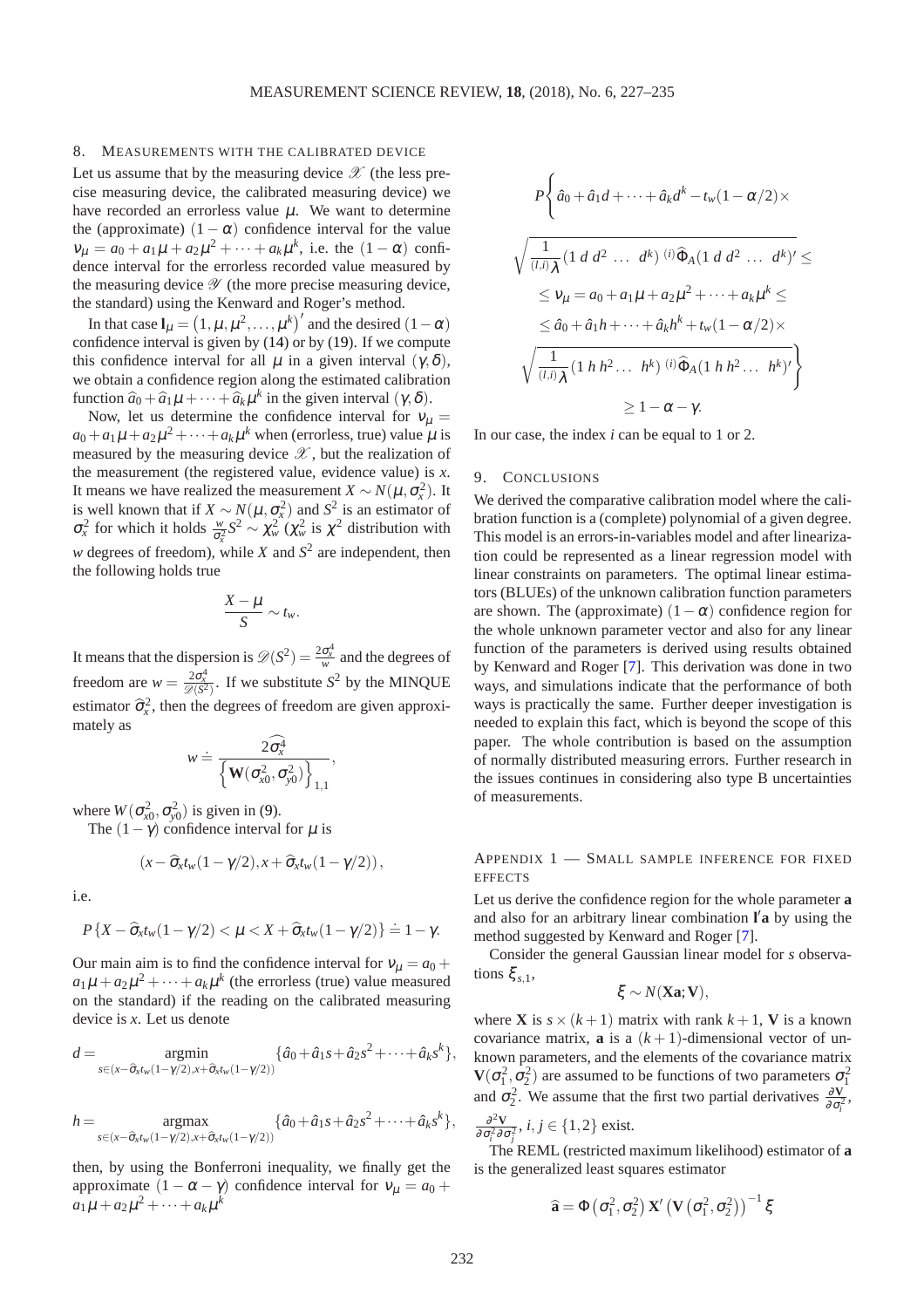with

$$
\Phi(\sigma_1^2,\sigma_2^2) = \left(\mathbf{X}'\left(\mathbf{V}\left(\sigma_1^2,\sigma_2^2\right)\right)^{-1}\mathbf{X}\right)^{-1}.
$$

The REML estimator of **a** is unbiased. Kenward and Roger [\[7\]](#page-8-6) recommend to use an adjusted estimator of the small sample covariance matrix of  $\hat{a}$ 

$$
\widehat{\Phi}_A = \Phi(\widehat{\sigma}_1^2, \widehat{\sigma}_2^2) + 2\Phi(\widehat{\sigma}_1^2, \widehat{\sigma}_2^2) \left\{ \sum_{i=1}^2 \sum_{j=1}^2 \{ \mathbf{W} \}_{i,j} (\mathbf{U}_{i,j} - \mathbf{P}_i \Phi(\widehat{\sigma}_1^2, \widehat{\sigma}_2^2) \mathbf{P}_j - \frac{1}{4} \mathbf{R}_{i,j}) \right\} \Phi(\widehat{\sigma}_1^2, \widehat{\sigma}_2^2),
$$

where for  $i = 1, 2$ 

$$
\mathbf{P}_{i} = \mathbf{X}' \frac{\partial \mathbf{V}^{-1}}{\partial \sigma_{i}^{2}} \bigg|_{\substack{\sigma_{1}^{2} = \hat{\sigma}_{1}^{2} \\ \sigma_{2}^{2} = \hat{\sigma}_{2}^{2}}} \mathbf{X},
$$
\n(20)

$$
\mathbf{U}_{i,j} = \mathbf{X}' \frac{\partial \mathbf{V}^{-1}}{\partial \sigma_i^2} \bigg|_{\substack{\sigma_1^2 = \hat{\sigma}_1^2 \\ \sigma_2^2 = \hat{\sigma}_2^2}} \mathbf{V} \frac{\partial \mathbf{V}^{-1}}{\partial \sigma_j^2} \bigg|_{\substack{\sigma_1^2 = \hat{\sigma}_1^2 \\ \sigma_2^2 = \hat{\sigma}_2^2}} \mathbf{X},
$$

$$
\mathbf{R}_{i,j} = \mathbf{X}' \mathbf{V}^{-1} \frac{\partial^2 \mathbf{V}}{\partial \sigma_i^2 \partial \sigma_j^2} \bigg|_{\substack{\sigma_1^2 = \hat{\sigma}_1^2 \\ \sigma_2^2 = \hat{\sigma}_2^2}} \mathbf{V}^{-1} \mathbf{X}
$$

and  ${\bf \{W\}}_{i,j}$  is the  $(i, j)$ -th element of the matrix  ${\bf W}(\hat{\sigma}_1^2, \hat{\sigma}_2^2)$ given in [\(9\)](#page-2-4).

Inferences are to be made simultaneously about the (whole) vector **a**. Kenward and Roger in [\[7\]](#page-8-6) showed that the statistics

$$
\frac{1}{k+1}(\widehat{\mathbf{a}}-\mathbf{a})'\widehat{\Phi}_A^{-1}(\widehat{\mathbf{a}}-\mathbf{a}) \sim \frac{1}{\lambda}F_{k+1,u}
$$

has approximately  $\frac{1}{\lambda} F_{k+1,u}$  distribution, where  $\lambda$  and *u* are calculated as follows:

$$
A_{1} = \sum_{i=1}^{2} \sum_{j=1}^{2} \{ \mathbf{W}(\hat{\sigma}_{1}^{2}, \hat{\sigma}_{2}^{2}) \}_{i,j} \times
$$
  
\n
$$
\times \text{tr} \left( \Phi(\hat{\sigma}_{1}^{2}, \hat{\sigma}_{2}^{2}) \mathbf{P}_{i} \right) \text{tr} \left( \Phi(\hat{\sigma}_{1}^{2}, \hat{\sigma}_{2}^{2}) \mathbf{P}_{j} \right),
$$
  
\n
$$
A_{2} = \sum_{i=1}^{2} \sum_{j=1}^{2} \{ \mathbf{W}(\hat{\sigma}_{1}^{2}, \hat{\sigma}_{2}^{2}) \}_{i,j} \times
$$
  
\n
$$
\times \text{tr} \left( \mathbf{P}_{i} \Phi(\hat{\sigma}_{1}^{2}, \hat{\sigma}_{2}^{2}) \mathbf{P}_{j} \Phi(\hat{\sigma}_{1}^{2}, \hat{\sigma}_{2}^{2}) \right),
$$
  
\n
$$
g = \frac{(k+2)A_{1} - (k+5)A_{2}}{(k+3)A_{2}}, \quad B = \frac{1}{2(k+1)} (A_{1} + 6A_{2}),
$$
  
\n
$$
c_{1} = \frac{g}{3(k+1) + 2(1-g)}, \quad c_{2} = \frac{k+1-g}{3(k+1) + 2(1-g)},
$$
  
\n
$$
c_{3} = \frac{k+3-g}{3(k+1) + 2(1-g)},
$$
  
\n
$$
\rho = \frac{(1+c_{1}B)(1 - \frac{1}{k+1}A_{2})^{2}}{(k+1)(1-c_{2}B)^{2}(1-c_{3}B)},
$$

and finally,

$$
u = 4 + \frac{k+3}{(k+1)\rho - 1},
$$
  

$$
\lambda = \frac{u}{u-2} \left( 1 - \frac{1}{k+1} A_2 \right).
$$

The  $(1 - \alpha)$  confidence region for vector **a** using the Kenward and Roger's method is

$$
\mathscr{C}_{(1-\alpha)} = \left\{ \mathbf{a} : \begin{array}{l} (\widehat{\mathbf{a}} - \mathbf{a})' \widehat{\Phi}_A^{-1} (\widehat{\mathbf{a}} - \mathbf{a}) \leq \\\\ \frac{k+1}{\lambda} F_{k+1,u} (1-\alpha) \end{array} \right\}.
$$

If inferences are made about the linear combination **l** ′**a** of the elements of **a** (e.g., we are interested in the  $(1 - \alpha)$  confidence interval for **l** ′**a**), then according to Kenward and Roger in [\[7\]](#page-8-6)

$$
(\widehat{\mathbf{a}} - \mathbf{a})'\mathbf{1}\left(\mathbf{I}'\widehat{\Phi}_A\mathbf{I}\right)^{-1}\mathbf{I}'(\widehat{\mathbf{a}} - \mathbf{a}) \sim \frac{1}{\left(l\right)\lambda}F_{1,\left(l\right)_{ll}},
$$

where  $^{(l)}\lambda$  and  $^{(l)}u$  are calculated as follows:

$$
{}^{(l)}A = \frac{1}{(\mathbf{I}'\Phi(\hat{\sigma}_1^2, \hat{\sigma}_2^2)\mathbf{I})^2} \sum_{i=1}^2 \sum_{j=1}^2 \{\mathbf{W}(\hat{\sigma}_1^2, \hat{\sigma}_2^2)\}_{i,j} \times
$$
  
 
$$
\times (\mathbf{I}'\Phi \mathbf{P}_i \Phi \mathbf{I}) (\mathbf{I}'\Phi \mathbf{P}_j \Phi \mathbf{I}),
$$
  
\n
$$
{}^{(l)}B = \frac{7}{2(k+1)} {}^{(l)}A,
$$
  
\n
$$
{}^{(l)}c_1 = \frac{-3}{3(k+1)(k+3) + 2(k+6)},
$$
  
\n
$$
{}^{(l)}c_2 = \frac{3 + (k+1)(k+3)}{3(k+1)(k+3) + 2(k+6)},
$$
  
\n
$$
{}^{(l)}c_3 = \frac{(k+3)^2 + 3}{3(k+1)(k+3) + 2(k+6)},
$$
  
\n
$$
{}^{(l)}\rho = \frac{(1 + {}^{(l)}c_1 {}^{(l)}B)(k+1 - {}^{(l)}A)}{(k+1)^3(1 - {}^{(l)}c_2 {}^{(l)}B)^2(1 - {}^{(l)}c_3 {}^{(l)}B)},
$$

and finally,

$$
{}^{(l)}u = \frac{4(k+1) {}^{(l)}\rho + k - 1}{(k+1) {}^{(l)}\rho - 1},
$$

$$
{}^{(l)}\lambda = \frac{{}^{(l)}u}{(l)u - 2} \frac{k+1 - {}^{(l)}A}{k+1}.
$$

The  $(1 - \alpha)$  confidence interval for **l'a** using the Kenward and Roger's method is

$$
^{(l)}\mathscr{C}_{(1-\alpha)} = \left\{ \mathbf{I}'\mathbf{a} : \begin{array}{c} {}^{(l)}\lambda ( \mathbf{I}'\widehat{\mathbf{a}} - \mathbf{I}'\mathbf{a}) \left( \mathbf{I}'\widehat{\Phi}_A \mathbf{I} \right)^{-1} (\mathbf{I}'\widehat{\mathbf{a}} - \mathbf{I}'\mathbf{a}) \leq \\ \\ F_{1,\langle l \rangle_{ll}} (1-\alpha) \end{array} \right\}.
$$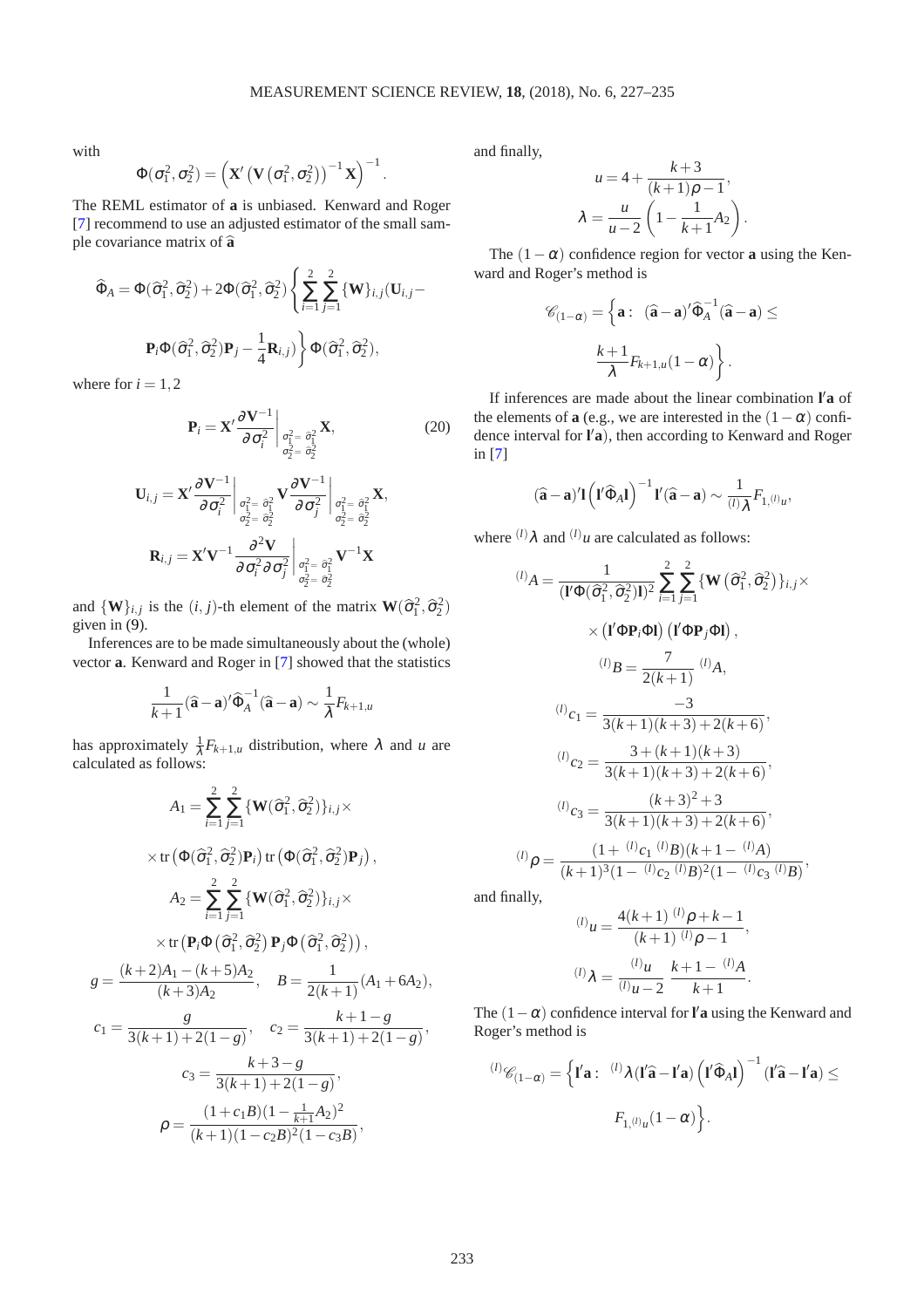## APPENDIX 2 — SIMULATION RESULTS

The simulation results presented in the tables are explained in Section 7.

Table 1. Polynomial of degree 2,  $f_2(x) = 0.25 + 0.5x + 0.05x^2$ 

Table 4. Polynomial of degree 3,  

$$
g_3(x) = 0.00023x^3 - 0.035x^2 + 2.2x + 1
$$

| $\mu = (0; 2.5; 5)'$                  | KR1    | KR <sub>2</sub> | $\mu = (0; 1; \ldots; 9)'$            | KR1    | KR <sub>2</sub> |
|---------------------------------------|--------|-----------------|---------------------------------------|--------|-----------------|
| $\sigma_x = 0.125, \sigma_y = 0.0625$ |        |                 | $\sigma_X = 0.125, \sigma_Y = 0.0625$ |        |                 |
| $n=2$                                 | 0.8763 | 0.8763          | $n=2$                                 | 0.9263 | 0.9264          |
| $n=3$                                 | 0.9246 | 0.9246          | $n=3$                                 | 0.9376 | 0.9376          |
| $n=4$                                 | 0.9361 | 0.9361          | $n=4$                                 | 0.9407 | 0.9409          |
| $n=5$                                 | 0.9409 | 0.9409          | $n=5$                                 | 0.9470 | 0.9470          |
| $n=10$                                | 0.9466 | 0.9466          | $n=10$                                | 0.9499 | 0.9500          |
| $n = 20$                              | 0.9501 | 0.9501          | $n = 20$                              | 0.9511 | 0.9511          |
| $\sigma_X = 0.25, \sigma_V = 0.125$   |        |                 | $\sigma_x = 0.25, \sigma_y = 0.125$   |        |                 |
| $n=2$                                 | 0.8925 | 0.8925          | $n=2$                                 | 0.9268 | 0.9268          |
| $n=3$                                 | 0.9209 | 0.9209          | $n=3$                                 | 0.9406 | 0.9407          |
| $n=4$                                 | 0.9279 | 0.9279          | $n=4$                                 | 0.9429 | 0.9430          |
| $n=5$                                 | 0.9365 | 0.9365          | $n=5$                                 | 0.9434 | 0.9435          |
| $n=10$                                | 0.9432 | 0.9432          | $n=10$                                | 0.9480 | 0.9481          |
| $n = 20$                              | 0.9518 | 0.9518          | $n = 20$                              | 0.9456 | 0.9456          |
| $\sigma_x = 0.5, \sigma_y = 0.25$     |        |                 | $\sigma_X = 0.5, \sigma_V = 0.25$     |        |                 |
| $n=2$                                 | 0.9412 | 0.9412          | $n=2$                                 | 0.9174 | 0.9178          |
| $n=3$                                 | 0.9306 | 0.9306          | $n=3$                                 | 0.9288 | 0.9288          |
| $n=4$                                 | 0.9272 | 0.9272          | $n=4$                                 | 0.9332 | 0.9333          |
| $n=5$                                 | 0.9283 | 0.9283          | $n=5$                                 | 0.9353 | 0.9354          |
| $n=10$                                | 0.9416 | 0.9416          | $n=10$                                | 0.9458 | 0.9458          |
| $n=20$                                | 0.9447 | 0.9447          | $n = 20$                              | 0.9461 | 0.9461          |
| $\sigma_x = 1, \sigma_y = 0.5$        |        |                 | $\sigma_x=1, \sigma_y=0.5$            |        |                 |
| $n=2$                                 | 0.9481 | 0.9481          | $n=2$                                 | 0.9066 | 0.9072          |
| $n=3$                                 | 0.9328 | 0.9328          | $n=3$                                 | 0.9093 | 0.9096          |
| $n=4$                                 | 0.9268 | 0.9268          | $n=4$                                 | 0.9200 | 0.9202          |
| $n=5$                                 | 0.9302 | 0.9302          | $n=5$                                 | 0.9219 | 0.9220          |
| $n=10$                                | 0.9293 | 0.9293          | $n=10$                                | 0.9364 | 0.9364          |
| $n = 20$                              | 0.9353 | 0.9353          | $n = 20$                              | 0.9409 | 0.9409          |

| $\mu = (10; 35; 60; 85)'$                         | KR1    | KR <sub>2</sub> | $\mu = (0; 10; \dots; 100)'$                 | KR1    | KR <sub>2</sub> |
|---------------------------------------------------|--------|-----------------|----------------------------------------------|--------|-----------------|
| $\sigma_x = 1.25, \sigma_y = 0.625$               |        |                 | $\sigma_x = 1.25, \sigma_y = 0.625$          |        |                 |
| $n=2$                                             | 0.8778 | 0.8778          | $n=2$                                        | 0.9242 | 0.9243          |
| $n=3$                                             | 0.9219 | 0.9219          | $n=3$                                        | 0.9415 | 0.9415          |
| $n=4$                                             | 0.9376 | 0.9376          | $n=4$                                        | 0.9414 | 0.9414          |
| $n=5$                                             | 0.9412 | 0.9412          | $n=5$                                        | 0.9461 | 0.9461          |
| $n=10$                                            | 0.9433 | 0.9433          | $n=10$                                       | 0.9481 | 0.9482          |
| $n = 20$                                          | 0.9520 | 0.9520          | $n=20$                                       | 0.9457 | 0.9457          |
| $\sigma_{\!X}= \overline{2.5, \sigma_{\!Y}=1.25}$ |        |                 | $\sigma_x = 2.\overline{5}, \sigma_y = 1.25$ |        |                 |
| $n=2$                                             | 0.8776 | 0.8776          | $n=2$                                        | 0.9147 | 0.9150          |
| $n=3$                                             | 0.9136 | 0.9136          | $n=3$                                        | 0.9354 | 0.9354          |
| $n=4$                                             | 0.9310 | 0.9310          | $n=4$                                        | 0.9354 | 0.9356          |
| $n=5$                                             | 0.9375 | 0.9375          | $n=5$                                        | 0.9393 | 0.9359          |
| $n = 10$                                          | 0.9458 | 0.9458          | $n=10$                                       | 0.9452 | 0.9454          |
| $n = 20$                                          | 0.9479 | 0.9479          | $n=20$                                       | 0.9489 | 0.9489          |
| $\sigma_x = 5, \sigma_y = 2.5$                    |        |                 | $\sigma_x = 5, \sigma_y = 2.5$               |        |                 |
| $n=2$                                             | 0.8683 | 0.8683          | $n=2$                                        | 0.9010 | 0.9011          |
| $n=3$                                             | 0.8973 | 0.8973          | $n=3$                                        | 0.9155 | 0.9159          |
| $n=4$                                             | 0.9235 | 0.9235          | $n=4$                                        | 0.9200 | 0.9204          |
| $n=5$                                             | 0.9218 | 0.9218          | $n=5$                                        | 0.9297 | 0.9298          |
| $n = 10$                                          | 0.9382 | 0.9382          | $n=10$                                       | 0.9457 | 0.9457          |
| $n = 20$                                          | 0.9442 | 0.9442          | $n=20$                                       | 0.9413 | 0.9414          |
| $\sigma_x = 10, \sigma_y = 5$                     |        |                 | $\sigma_x = 10, \sigma_y = 5$                |        |                 |
| $n=2$                                             | 0.9058 | 0.9058          | $n=2$                                        | 0.8633 | 0.8639          |
| $n=3$                                             | 0.8856 | 0.8856          | $n=3$                                        | 0.8773 | 0.8777          |
| $n=4$                                             | 0.8796 | 0.8796          | $n=4$                                        | 0.8911 | 0.8915          |
| $n=5$                                             | 0.8900 | 0.8900          | $n=5$                                        | 0.9045 | 0.9047          |
| $n = 10$                                          | 0.9098 | 0.9098          | $n=10$                                       | 0.9215 | 0.9215          |
| $n = 20$                                          | 0.9306 | 0.9306          | $n=20$                                       | 0.9346 | 0.9347          |

Table 2. Polynomial of degree 2,  $g_2(x) = 2 + 0.3x + 0.01x^2$ 

Table 5. Polynomial of degree 4,  $f_4(x) = -0.45 + 0.8x + 0.35x^2 - 0.07x^3 + 0.0037x^4$ 

| $\mu = (0; 25; 50)'$                | KR1    | KR <sub>2</sub> | $\mu = (0; 10; \dots; 90)$          | KR1    | KR <sub>2</sub> |
|-------------------------------------|--------|-----------------|-------------------------------------|--------|-----------------|
| $\sigma_x = 1.25, \sigma_y = 0.625$ |        |                 | $\sigma_x = 1.25, \sigma_y = 0.625$ |        |                 |
| $n=2$                               | 0.8692 | 0.8692          | $n=2$                               | 0.9249 | 0.9250          |
| $n=3$                               | 0.9212 | 0.9212          | $n=3$                               | 0.9364 | 0.9364          |
| $n=4$                               | 0.9340 | 0.9340          | $n=4$                               | 0.9417 | 0.9418          |
| $n=5$                               | 0.9434 | 0.9434          | $n=5$                               | 0.9454 | 0.9455          |
| $n=10$                              | 0.9488 | 0.9488          | $n=10$                              | 0.9482 | 0.9484          |
| $n=20$                              | 0.9516 | 0.9516          | $n=20$                              | 0.9531 | 0.9531          |
| $\sigma_X = 2.5, \sigma_V = 1.25$   |        |                 | $\sigma_x = 2.5, \sigma_y = 1.25$   |        |                 |
| $n=2$                               | 0.8865 | 0.8865          | $n=2$                               | 0.9210 | 0.9211          |
| $n=3$                               | 0.9257 | 0.9257          | $n=3$                               | 0.9386 | 0.9388          |
| $n=4$                               | 0.9332 | 0.9332          | $n=4$                               | 0.9445 | 0.9447          |
| $n=5$                               | 0.9361 | 0.9361          | $n=5$                               | 0.9489 | 0.9490          |
| $n=10$                              | 0.9464 | 0.9464          | $n=10$                              | 0.9468 | 0.9469          |
| $n=20$                              | 0.9491 | 0.9491          | $n = 20$                            | 0.9476 | 0.9476          |
| $\sigma_x = 5, \sigma_y = 2.5$      |        |                 | $\sigma_x = 5, \sigma_y = 2.5$      |        |                 |
| $n=2$                               | 0.9473 | 0.9473          | $n=2$                               | 0.9230 | 0.9236          |
| $n=3$                               | 0.9376 | 0.9376          | $n=3$                               | 0.9349 | 0.9353          |
| $n=4$                               | 0.9345 | 0.9345          | $n=4$                               | 0.9430 | 0.9431          |
| $n=5$                               | 0.9401 | 0.9401          | $n=5$                               | 0.9407 | 0.9411          |
| $n=10$                              | 0.9462 | 0.9462          | $n=10$                              | 0.9466 | 0.9468          |
| $n=20$                              | 0.9505 | 0.9505          | $n=20$                              | 0.9475 | 0.9475          |
| $\sigma_x = 10, \sigma_y = 5$       |        |                 | $\sigma_x = 10, \sigma_y = 5$       |        |                 |
| $n=2$                               | 0.9508 | 0.9508          | $n=2$                               | 0.9253 | 0.9260          |
| $n=3$                               | 0.9363 | 0.9363          | $n=3$                               | 0.9302 | 0.9370          |
| $n=4$                               | 0.9381 | 0.9381          | $n=4$                               | 0.9328 | 0.9329          |
| $n=5$                               | 0.9362 | 0.9362          | $n=5$                               | 0.9368 | 0.9368          |
| $n=10$                              | 0.9366 | 0.9366          | $n=10$                              | 0.9437 | 0.9437          |
| $n=20$                              | 0.9466 | 0.9466          | $n = 20$                            | 0.9468 | 0.9469          |

| $\mu = (0; 2.5; \ldots; 10)'$                  | KR1    | KR <sub>2</sub> | $\mu = (0; 1; \ldots; 11)'$           | KR1    | KR <sub>2</sub> |
|------------------------------------------------|--------|-----------------|---------------------------------------|--------|-----------------|
| $\sigma_x = 0.125, \sigma_y = 0.0625$          |        |                 | $\sigma_x = 0.125, \sigma_y = 0.0625$ |        |                 |
| $n=2$                                          | 0.8658 | 0.8658          | $n=2$                                 | 0.9204 | 0.9206          |
| $n=3$                                          | 0.9157 | 0.9157          | $n=3$                                 | 0.9342 | 0.9344          |
| $n=4$                                          | 0.9295 | 0.9295          | $n=4$                                 | 0.9358 | 0.9358          |
| $n=5$                                          | 0.9345 | 0.9345          | $n=5$                                 | 0.9381 | 0.9384          |
| $n = 10$                                       | 0.9466 | 0.9466          | $n = 10$                              | 0.9445 | 0.9446          |
| $n = 20$                                       | 0.9475 | 0.9475          | $n = 20$                              | 0.9496 | 0.9496          |
| $\sigma_X = 0.25, \overline{\sigma_Y} = 0.125$ |        |                 | $\sigma_x = 0.25, \sigma_y = 0.125$   |        |                 |
| $n=2$                                          | 0.8500 | 0.8500          | $n=2$                                 | 0.8995 | 0.8996          |
| $n=3$                                          | 0.9108 | 0.9108          | $n=3$                                 | 0.9210 | 0.9211          |
| $n=4$                                          | 0.9242 | 0.9242          | $n=4$                                 | 0.9253 | 0.9254          |
| $n=5$                                          | 0.9241 | 0.9241          | $n=5$                                 | 0.9332 | 0.9333          |
| $n=10$                                         | 0.9333 | 0.9333          | $n = 10$                              | 0.9423 | 0.9423          |
| $n = 20$                                       | 0.9412 | 0.9412          | $n = 20$                              | 0.9457 | 0.9457          |
| $\sigma_{\!X}$ = 0.5, $\sigma_{\!V}$ = 0.25    |        |                 | $\sigma_x = 0.5, \sigma_y = 0.25$     |        |                 |
| $n=2$                                          | 0.8658 | 0.8658          | $n=2$                                 | 0.8859 | 0.8859          |
| $n=3$                                          | 0.9025 | 0.9025          | $n=3$                                 | 0.8991 | 0.8992          |
| $n=4$                                          | 0.9134 | 0.9134          | $n=4$                                 | 0.9084 | 0.9086          |
| $n=5$                                          | 0.9169 | 0.9169          | $n=5$                                 | 0.9176 | 0.9177          |
| $n = 10$                                       | 0.9211 | 0.9211          | $n=10$                                | 0.9268 | 0.9268          |
| $n=20$                                         | 0.9296 | 0.9296          | $n = 20$                              | 0.9376 | 0.9376          |
| $\sigma_x = 1, \sigma_y = 0.5$                 |        |                 | $\sigma_x = 1, \sigma_y = 0.5$        |        |                 |
| $n=2$                                          | 0.9334 | 0.9334          | $n=2$                                 | 0.8297 | 0.8306          |
| $n=3$                                          | 0.9121 | 0.9121          | $n=3$                                 | 0.8628 | 0.8634          |
| $n=4$                                          | 0.9086 | 0.9086          | $n=4$                                 | 0.8782 | 0.8790          |
| $n=5$                                          | 0.9114 | 0.9114          | $n=5$                                 | 0.8951 | 0.8955          |
| $n=10$                                         | 0.9172 | 0.9172          | $n=10$                                | 0.9068 | 0.9068          |
| $n = 20$                                       | 0.9247 | 0.9247          | $n = 20$                              | 0.9146 | 0.9146          |

Table 3. Polynomial of degree 3,  $f_3(x) = -0.8 + 2.46x - 0.38x^2 + 0.025x^3$ 

| $\mu = (1; 3.5; 6; 8.5)'$             | KR1    | KR <sub>2</sub> | $\mu = (0; 1; \ldots; 10)'$           | KR1    | KR <sub>2</sub> |
|---------------------------------------|--------|-----------------|---------------------------------------|--------|-----------------|
| $\sigma_x = 0.125, \sigma_y = 0.0625$ |        |                 | $\sigma_X = 0.125, \sigma_Y = 0.0625$ |        |                 |
| $n=2$                                 | 0.8731 | 0.8731          | $n=2$                                 | 0.9228 | 0.9230          |
| $n=3$                                 | 0.9153 | 0.9153          | $n=3$                                 | 0.9368 | 0.9370          |
| $n=4$                                 | 0.9342 | 0.9342          | $n=4$                                 | 0.9429 | 0.9429          |
| $n=5$                                 | 0.9420 | 0.9420          | $n=5$                                 | 0.9439 | 0.9441          |
| $n=10$                                | 0.9431 | 0.9431          | $n=10$                                | 0.9447 | 0.9447          |
| $n=20$                                | 0.9509 | 0.9509          | $n = 20$                              | 0.9475 | 0.9475          |
| $\sigma_x = 0.25, \sigma_y = 0.125$   |        |                 | $\sigma_x = 0.25, \sigma_y = 0.125$   |        |                 |
| $n=2$                                 | 0.8684 | 0.8684          | $n=2$                                 | 0.9145 | 0.9146          |
| $n=3$                                 | 0.9070 | 0.9070          | $n=3$                                 | 0.9298 | 0.9299          |
| $n=4$                                 | 0.9321 | 0.9321          | $n=4$                                 | 0.9352 | 0.9353          |
| $n=5$                                 | 0.9382 | 0.9382          | $n=5$                                 | 0.9418 | 0.9418          |
| $n=10$                                | 0.9422 | 0.9422          | $n=10$                                | 0.9480 | 0.9480          |
| $n=20$                                | 0.9463 | 0.9463          | $n = 20$                              | 0.9462 | 0.9462          |
| $\sigma_x = 0.5, \sigma_y = 0.25$     |        |                 | $\sigma_x = 0.5, \sigma_y = 0.25$     |        |                 |
| $n=2$                                 | 0.8583 | 0.8583          | $n=2$                                 | 0.9074 | 0.9075          |
| $n=3$                                 | 0.8979 | 0.8979          | $n=3$                                 | 0.9203 | 0.9205          |
| $n=4$                                 | 0.9195 | 0.9195          | $n=4$                                 | 0.9243 | 0.9244          |
| $n=5$                                 | 0.9231 | 0.9231          | $n=5$                                 | 0.9311 | 0.9311          |
| $n=10$                                | 0.9388 | 0.9388          | $n=10$                                | 0.9441 | 0.9442          |
| $n = 20$                              | 0.9460 | 0.9460          | $n = 20$                              | 0.9465 | 0.9466          |
| $\sigma_x = 1, \sigma_y = 0.5$        |        |                 | $\sigma_x = 1, \sigma_y = 0.5$        |        |                 |
| $n=2$                                 | 0.8997 | 0.8997          | $n=2$                                 | 0.8610 | 0.8619          |
| $n=3$                                 | 0.8822 | 0.8822          | $n=3$                                 | 0.8776 | 0.8784          |
| $n=4$                                 | 0.8717 | 0.8717          | $n=4$                                 | 0.8943 | 0.8948          |
| $n=5$                                 | 0.8759 | 0.8759          | $n=5$                                 | 0.9032 | 0.9036          |
| $n=10$                                | 0.9073 | 0.9073          | $n=10$                                | 0.9219 | 0,9219          |
| $n=20$                                | 0.9322 | 0.9322          | $n = 20$                              | 0.9294 | 0.9295          |

Table 6. Polynomial of degree 4,  $g_4(x) = 5 - 2.47x + 0.175x^2 - 0.0027x^3 + 0.000013x^4$ 

| $\mu = (0; 25; \dots; 100)^{\prime}$ | KR1    | KR <sub>2</sub> | $\mu = (0; 10; \dots; 110)'$        | KR1    | KR <sub>2</sub> |
|--------------------------------------|--------|-----------------|-------------------------------------|--------|-----------------|
| $\sigma_x = 1.25, \sigma_y = 0.625$  |        |                 | $\sigma_X = 1.25, \sigma_V = 0.625$ |        |                 |
| $n=2$                                | 0.8605 | 0.8605          | $n=2$                               | 0.9193 | 0.9200          |
| $n=3$                                | 0.9157 | 0.9157          | $n=3$                               | 0.9388 | 0.9392          |
| $n=4$                                | 0.9316 | 0.9316          | $n=4$                               | 0.9464 | 0.9469          |
| $n=5$                                | 0.9356 | 0.9356          | $n=5$                               | 0.9443 | 0.9446          |
| $n=10$                               | 0.9482 | 0.9482          | $n=10$                              | 0.9537 | 0.9537          |
| $n = 20$                             | 0.9494 | 0.9494          | $n = 20$                            | 0.9479 | 0.9479          |
| $\sigma_x = 2.5, \sigma_y = 1.25$    |        |                 | $\sigma_x = 2.5, \sigma_y = 1.25$   |        |                 |
| $n=2$                                | 0.8527 | 0.8527          | $n=2$                               | 0.9159 | 0.9162          |
| $n=3$                                | 0.9090 | 0.9090          | $n=3$                               | 0.9341 | 0.9348          |
| $n=4$                                | 0.9254 | 0.9254          | $n=4$                               | 0.9443 | 0.9447          |
| $n=5$                                | 0.9399 | 0.9399          | $n=5$                               | 0.9397 | 0.9403          |
| $n=10$                               | 0.9423 | 0.9423          | $n=10$                              | 0.9501 | 0.9503          |
| $n = 20$                             | 0.9482 | 0.9482          | $n = 20$                            | 0.9495 | 0.9495          |
| $\sigma_x = 5, \sigma_y = 2.5$       |        |                 | $\sigma_x = 5, \sigma_y = 2.5$      |        |                 |
| $n=2$                                | 0.8356 | 0.8356          | $n=2$                               | 0.9092 | 0.9105          |
| $n=3$                                | 0.8823 | 0.8823          | $n=3$                               | 0.9256 | 0.9259          |
| $n=4$                                | 0.9079 | 0.9079          | $n=4$                               | 0.9296 | 0.9303          |
| $n=5$                                | 0.9158 | 0.9158          | $n=5$                               | 0.9392 | 0.9394          |
| $n=10$                               | 0.9372 | 0.9372          | $n=10$                              | 0.9442 | 0.9442          |
| $n = 20$                             | 0.9431 | 0.9431          | $n = 20$                            | 0.9494 | 0.9494          |
| $\sigma_x = 10, \sigma_y = 5$        |        |                 | $\sigma_x = 10, \sigma_y = 5$       |        |                 |
| $n=2$                                | 0.8794 | 0.8794          | $n=2$                               | 0.8549 | 0.8565          |
| $n=3$                                | 0.8529 | 0.8529          | $n=3$                               | 0.8895 | 0.8900          |
| $n=4$                                | 0.8592 | 0.8592          | $n=4$                               | 0.8976 | 0.8978          |
| $n=5$                                | 0.8606 | 0.8606          | $n=5$                               | 0.9105 | 0.9106          |
| $n=10$                               | 0.8962 | 0.8962          | $n=10$                              | 0.9285 | 0.9289          |
| $n = 20$                             | 0.9214 | 0.9214          | $n = 20$                            | 0.9432 | 0.9433          |